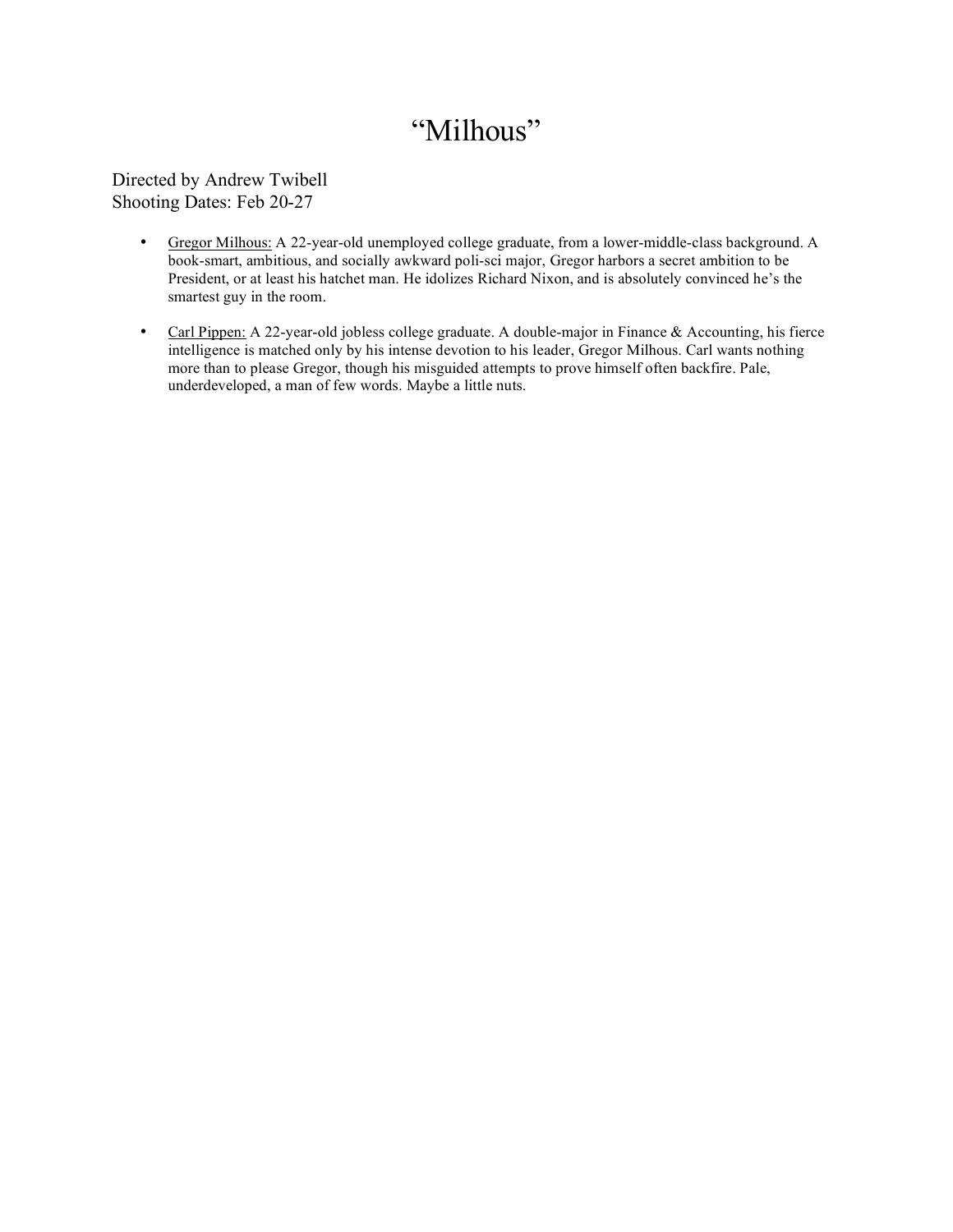# "The Hatter's Apprentice"

Directed by Derek Meyer Shooting Dates: April 16-24

- Hatter: Male (45-70) a passionate hat maker, a little off kilter, often speaks in lyrics/songs. His wisdom transcends normal rationale…or is it madness???
- Sophia: Female (18-25) a delicate and beautiful flower shop girl. Her smile brightens even the most dismal of places. She is eloquent and intelligent.
- William: Male (18-25) an eager and impressionable hat maker's apprentice. His awkward nature often stands in his way. His determination may prove to be his biggest threat.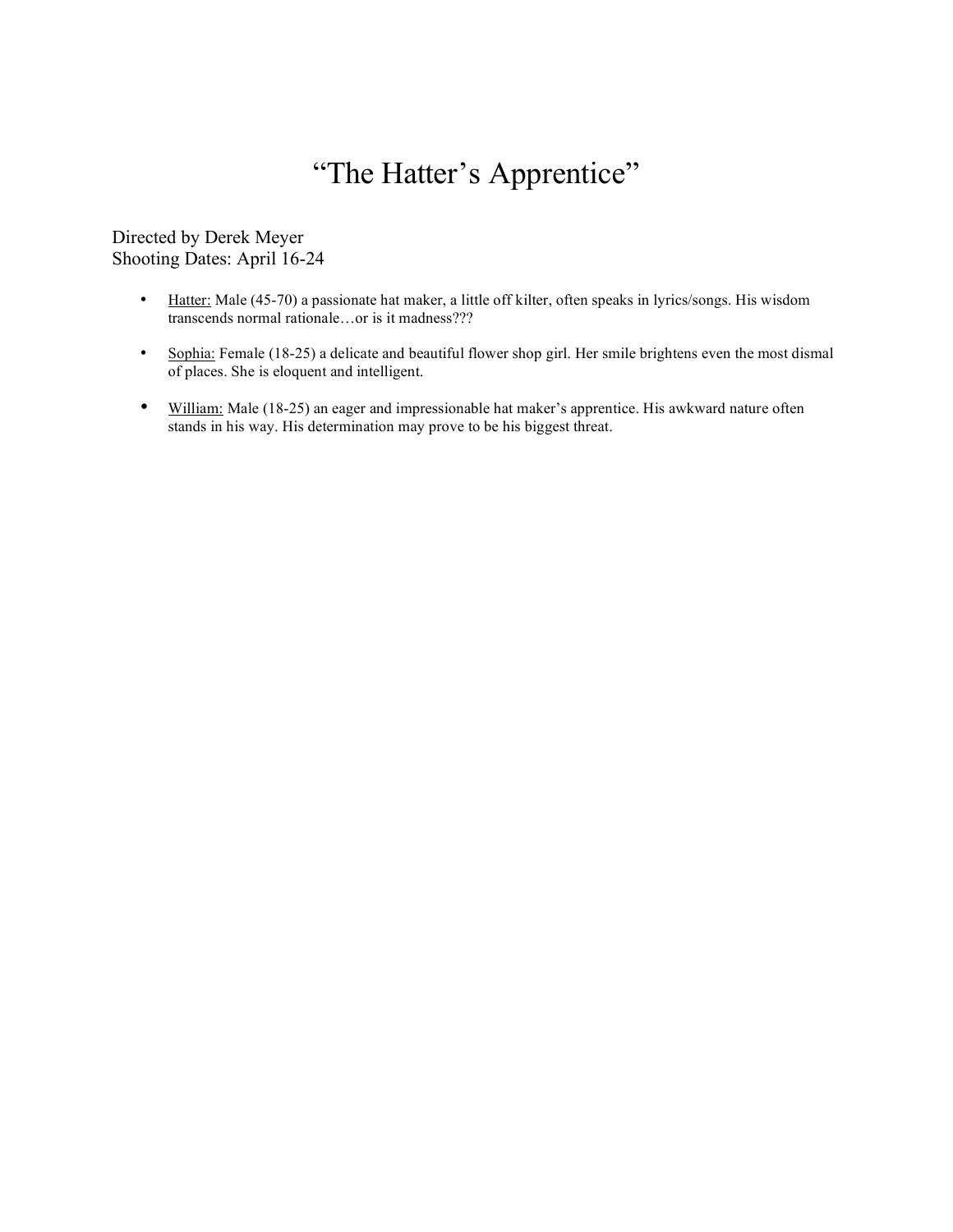## "The River"

#### Directed by Eunice Cheng Shooting Dates: January 15-20

- Nan: male, 16-early 20s, (character age: 14-16 yrs), is a young man who's sent away by his father to join a holy service in a monastery, while staying there and participating the holy ceremony for the deaths, he gradually realizes the importance of this job to the other people and through the lesson from an old lady, he finally reconnects with his father. (Lead)
- Old Lady: female, late 50s, chubby, is the nurse of the holy service who told the story between her and Nan's father to Nan about why she's being grateful and also the lesson that makes Nan finally changes the attitude towards his father.  $(2<sup>nd</sup>$  Lead)
- Father: male, mid 50s, is Nan's father who was in the holy service for several years that he not only respects this service and ceremony but almost dedicates all his life in it. While Nan is in the service, he shows how much he wants Nan to understand what he did and how much he cares about him. (Supporting lead)
- Mother: female, late 40s/early 50s, is Nan's mother who is always there for Nan. She supports him for whatever he wants to do, doesn't want but doesn't have a choice to let go when Nan leaves, and is the only one Nan writes letters to. (Supporting lead)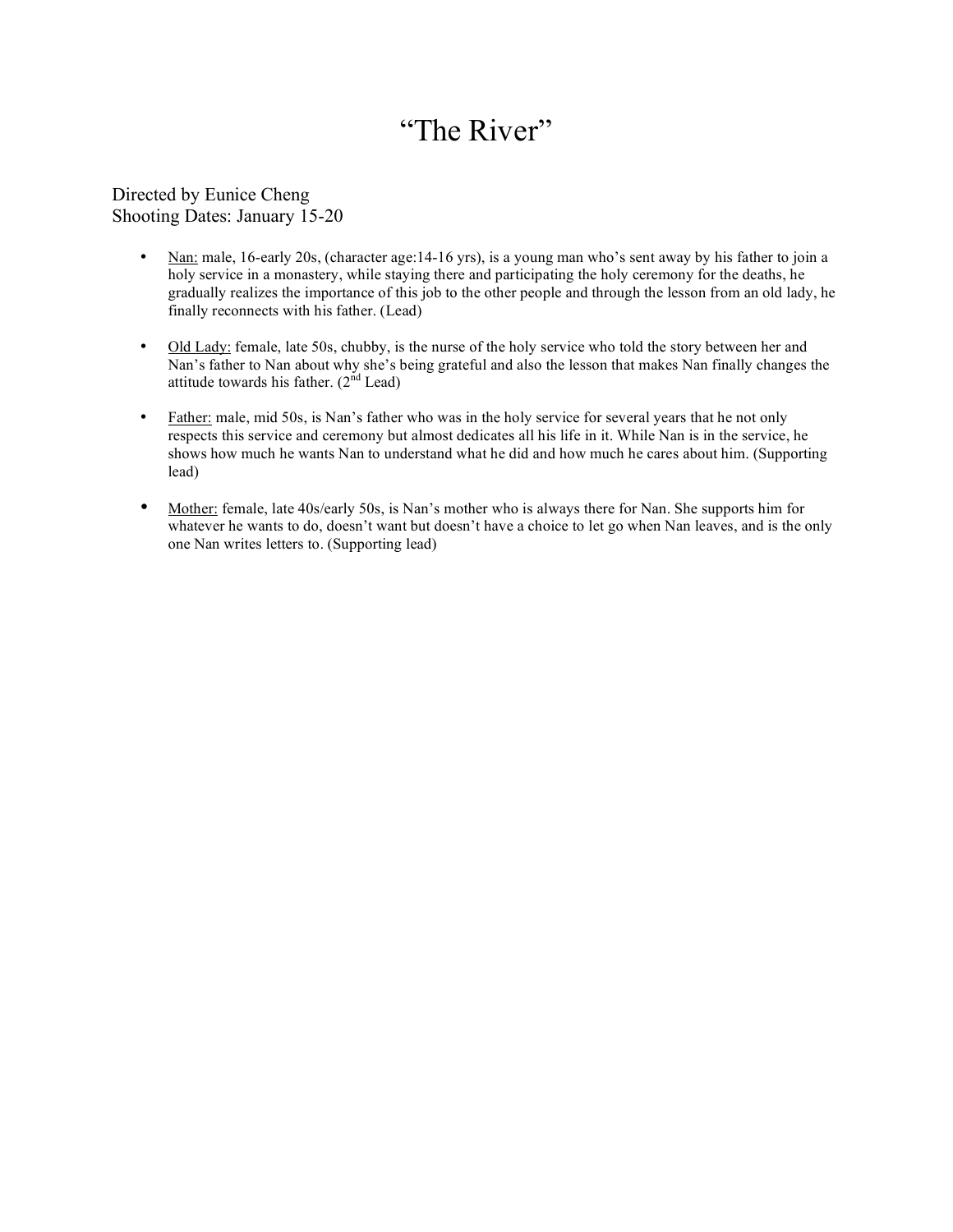#### "SPAGHETT1"

Directed by Adam Varney Shooting Dates: March 10-18

> • Arthur Couch: (50's-60's) An eccentric (mad) scientist from Southern Georgia. He is absent-minded about the world around him, but his mind is still fast, even for an older gentleman. Sometimes, however, his thoughts go off in tangents. Had fought in the Civil War, but now is a recluse in his home. Think Christopher Lloyd from "Back to the Future" or Gene Wilder in "Young Frankenstein." Southern accent required.

-Additional notes: Prefer silver haired. Must look older, but is athletic and healthy for potential stunt work. Shorter (diminutive) person a plus. Think Tim Nettles 20 years older, but with a scraggly beard.

• Sinclair Tyler: (late 20's- 30's) A sophisticated, somewhat stuff shirt from the North, and former apprentice to Arthur couch. Now a surgeon from the North. Concerned about Arthur's current state of mind, but is willing to poke fun of him. Sort of handsome. Long hair and perhaps mustache. Think Johnny Depp in "Sleepy Hollow." Southern accent required.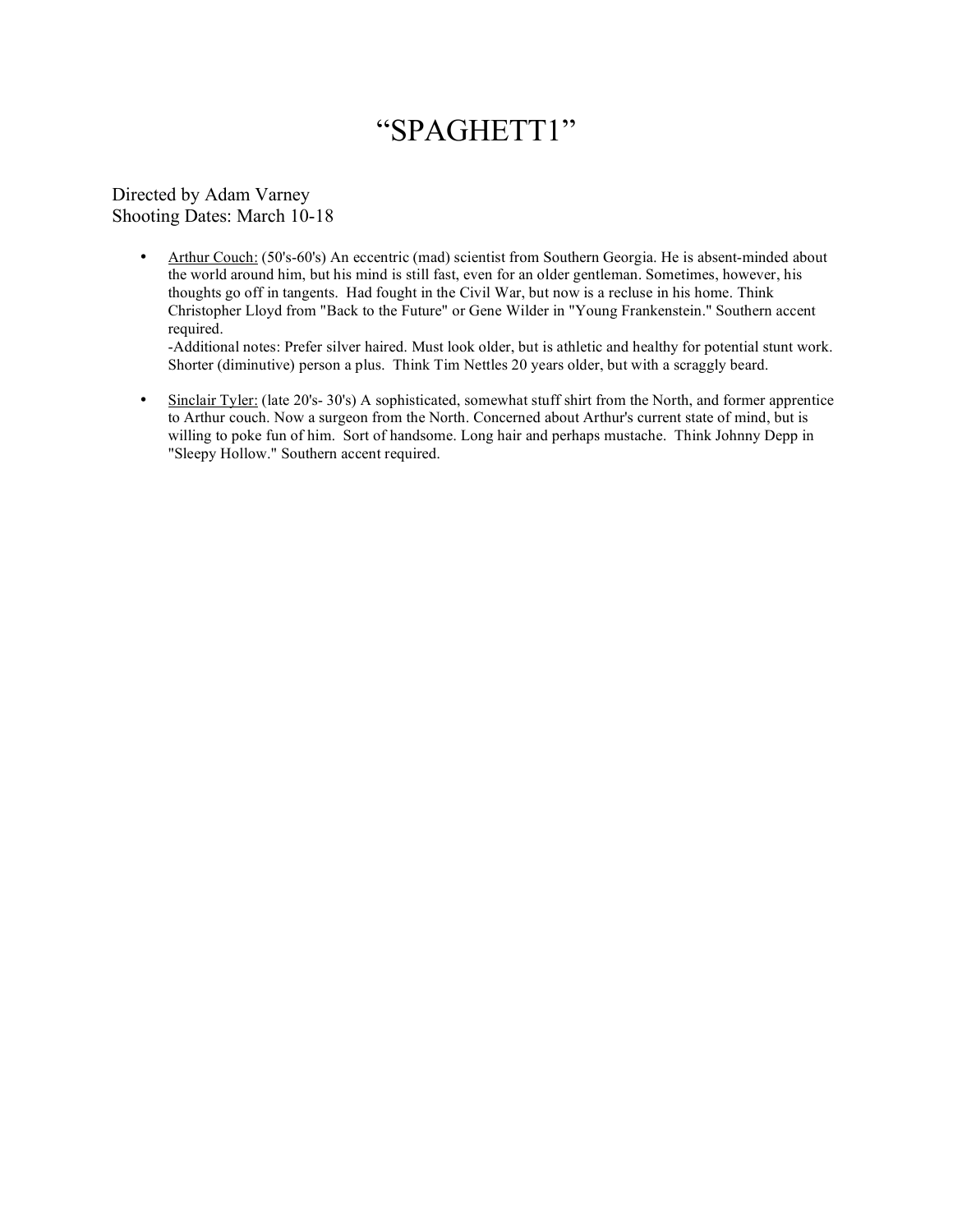## "Bloodface"

Directed by Charles Cagle Shooting Dates: February 12-17

- Jane: FEMALE mid-20's disillusioned by her marriage after only one year, she reads dime novels as a way to escape her humdrum life. She craves adventure, excitement. She is apprehensive about new things but her curiosity drives her.
- Mitchell: MALE 50's a hard-working husband who's boarding house business suffered after the railroad company decided to by-pass his homestead. Even though he had no control over their decision, he feels a tremendous amount of guilt.
- Wilburn: MALE 30's clean-shaven with cold features and dead eyes. Not the traditional-looking villain, but somebody who would give you a chill just looking at him. He is one half of an outlaw team called the Diablo boys.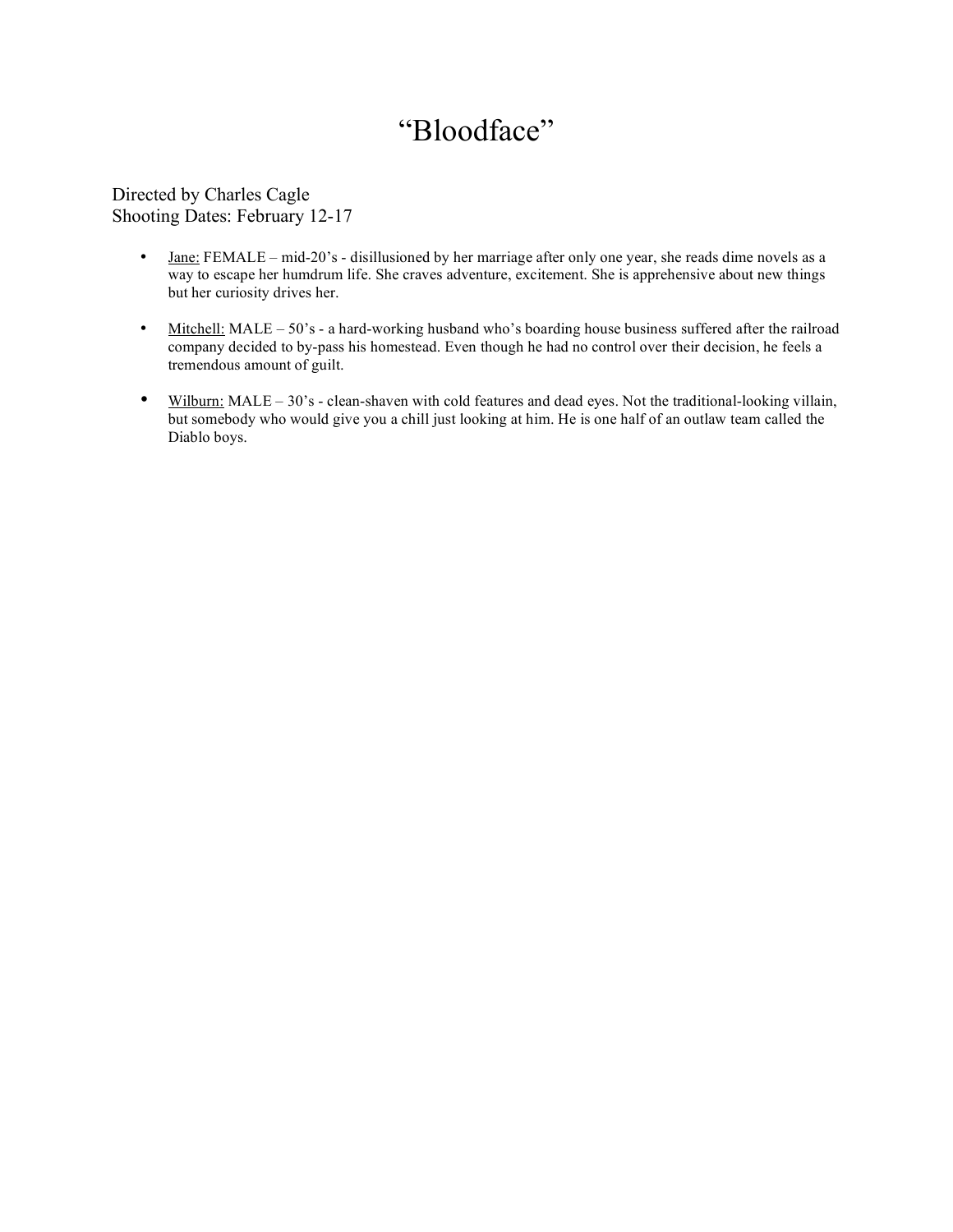# "Picture Day"

Directed by Ken Adachi Shooting Dates: March 31-April 7

- Miles Dufort: Male, (14) A hippy Einstein with wild hair, a slouch and braces. Miles has always been an outcast and hasn't minded it so far, but he is now in high school! With new peers and new impressions to make he thinks his only chance at "fitting in" is to get a decent school picture. His work's cut out for him since he's never taken a good one in his life.
- Sophie Jones: Female (14) A brainiac beauty obsessed with birds. She is Miles' only friend and bird watching partner. With school pictures approaching Sophie is slowly losing Miles' attention. She tries to shield Miles from the evils of high school and refocus his attention to what is really important: birds.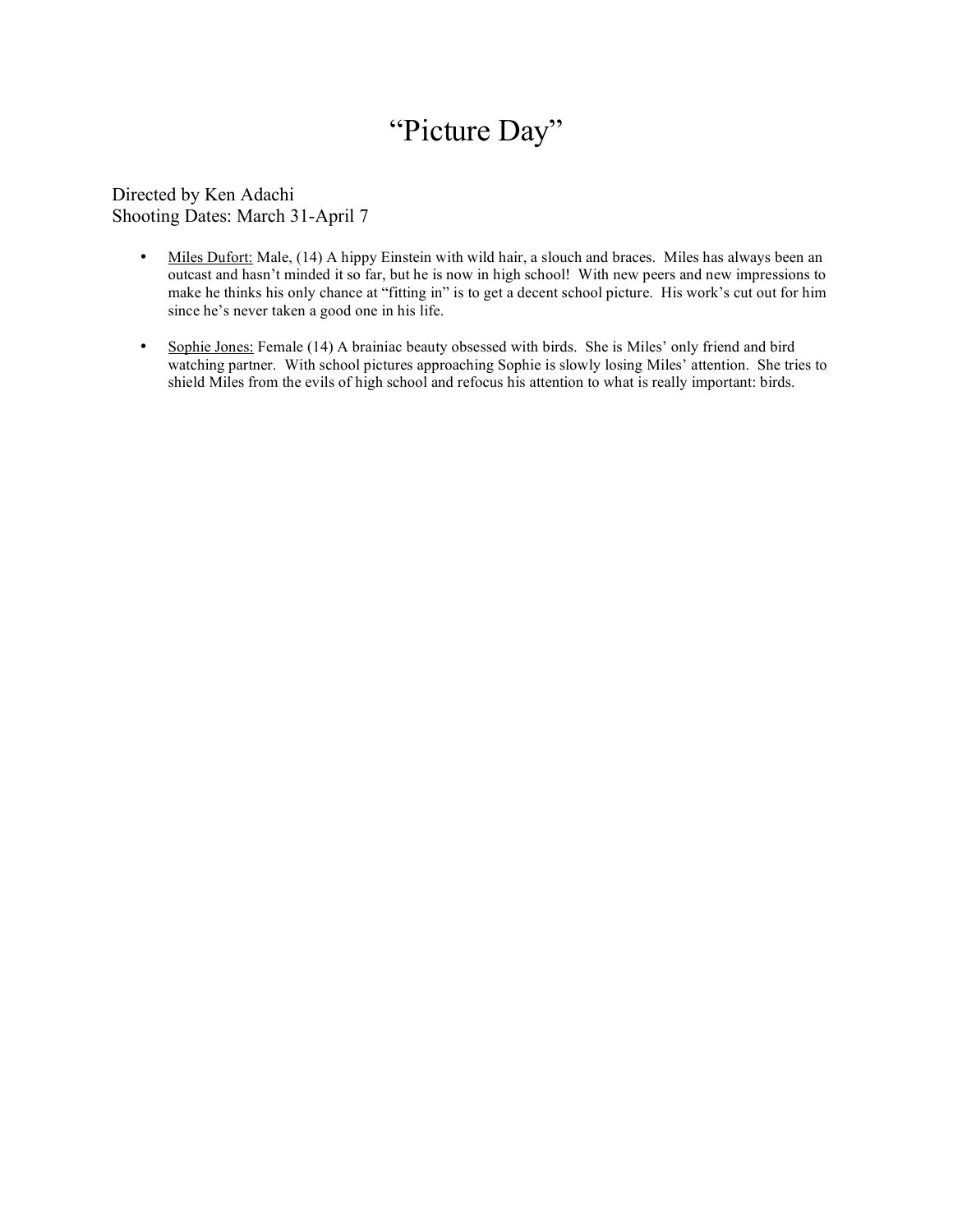# "Herostratus"

Directed by Bojan Stanivukovic Shooting Dates: January 22-29

- Michael: Male, Caucasian, (30-40) is a failed fiction writer who reluctantly works as an insurance clerk. He is a delusional loner resolved to gain fame at any cost. Withdrawn from the world, he operates in his own universe.
- Michael's mother: Female, Caucasian, 50-60 years old, is a lonely widow who lives with her son. She is overbearing and overprotective. She is an architect of her son's delusional mind and his isolation from the world.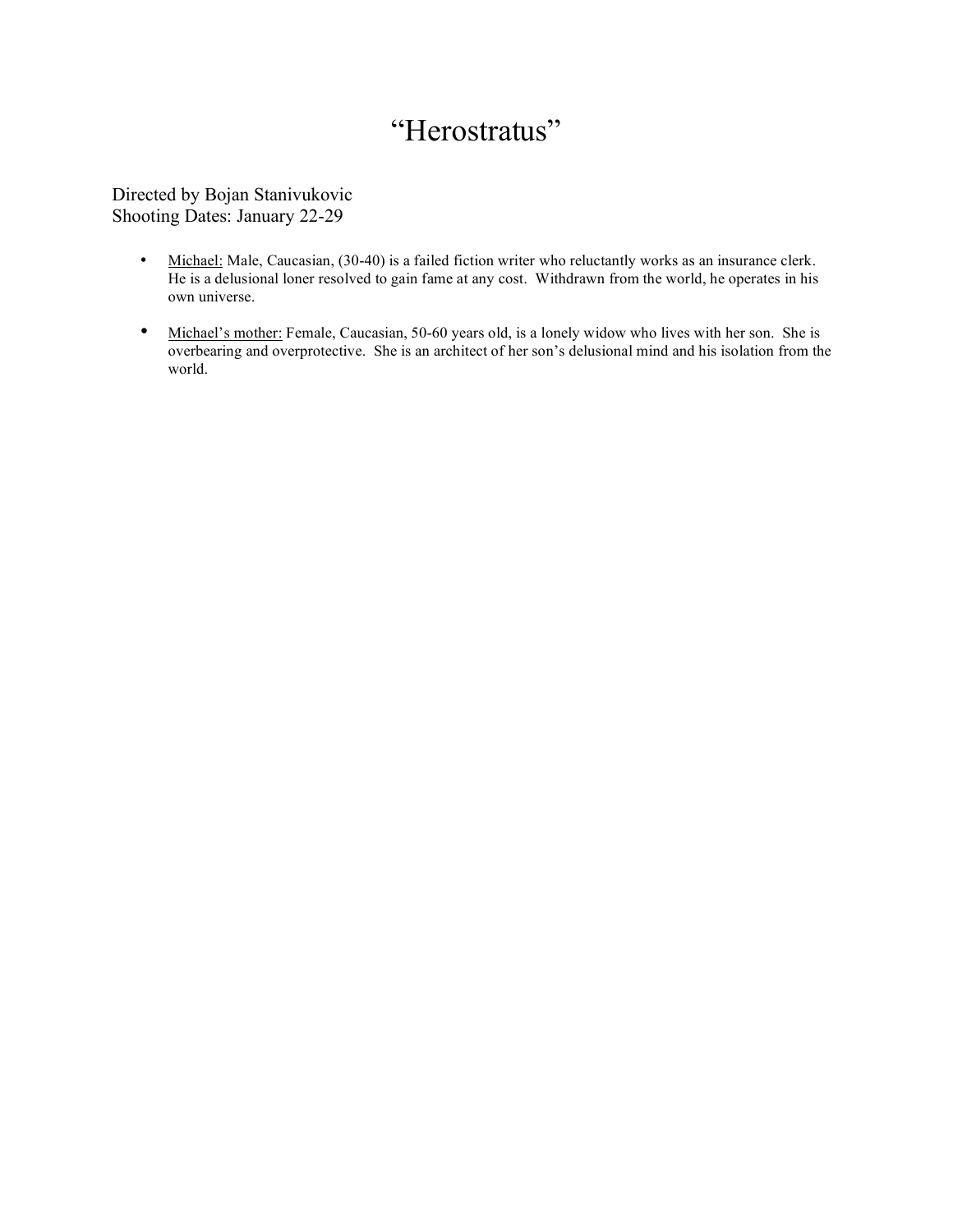# "Andy's Spick and Span"

Directed by Ryan O'Connell Shooting Dates: April 9-14

> • Andy Douglas: Male, 30's, an anal-retentive eccentric with hidden charm. He has an overactive imagination that likes to create high-stakes drama out of the most mundane circumstances.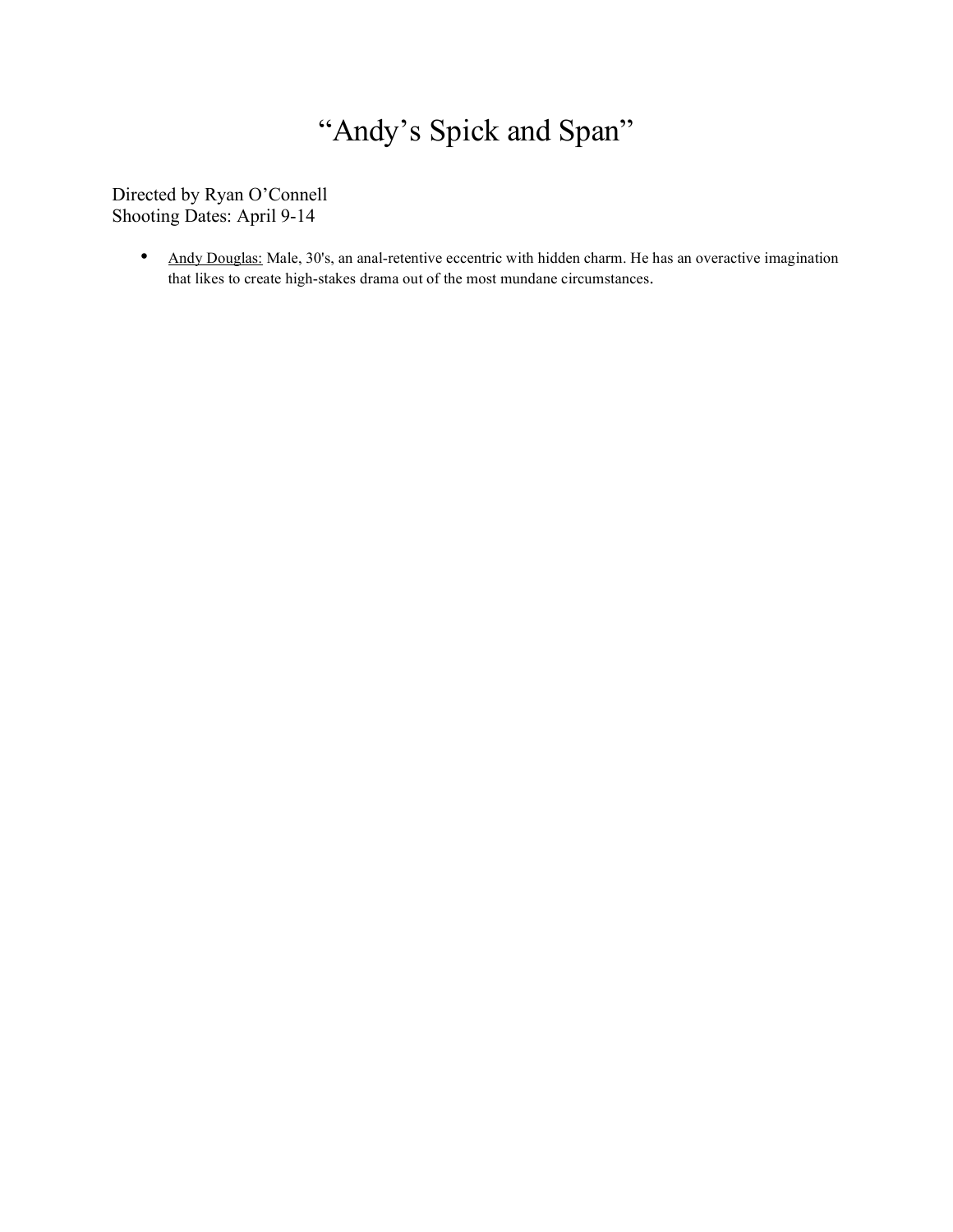### "Drift"

Directed by Nicholas Economides Shooting Dates: February 4-9

- Sarah Narco: (33) retains a composed posture with a small but knowing smile, her long brown hair loosely falling down her shoulder. Her timid appearance misleads people to think she is aloof, but her unusually big, determined green eyes reveal her self-discipline and independent spirit. As a musician, she has learned to live on impulse and embrace the silence others avoid.
- Mike Narco: (36) brushes his light hair out of his face, revealing the wrinkles of worry on his forehead. He commonly is at a loss of words, and exerts an air of being constantly overwhelmed. His usual broad smile and boyish face show he has learned to live with his vocal clumsiness, which many find charming. Not of an ambitious nature, Mike is absolutely content with his position as senior data analyst.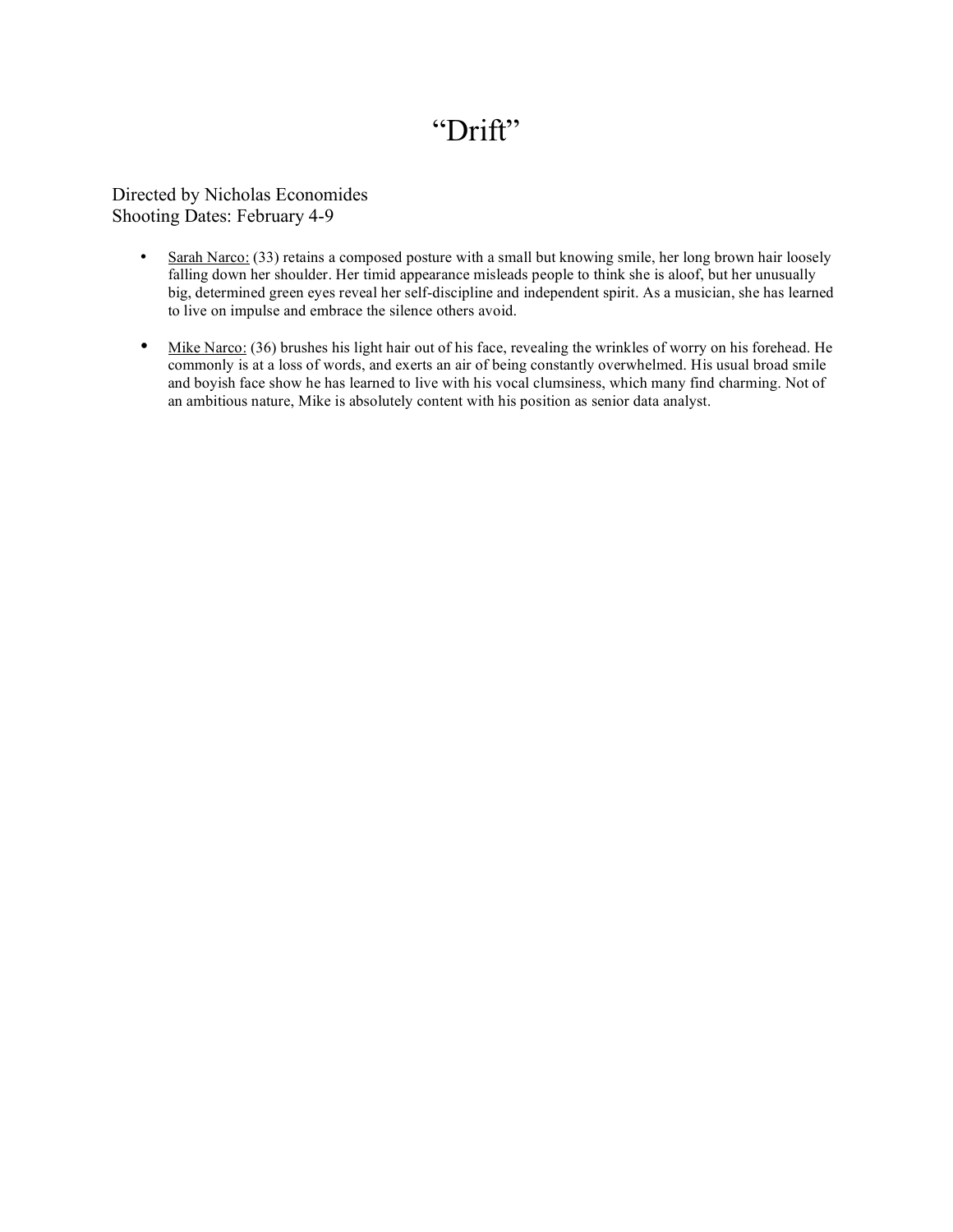### "The Lighthouse"

Directed by Ling Li Shooting Dates: February 4-9

- Ann: (22) is a young woman who has Asperger's syndrome. She has always been incompatible with the reality--She can't get along with people or get used to a normal life although she is gifted with talent and insight far beyond average people. One day, 12-years-old Ann went to a food market and saw a fish swimming in the water in a fish tank, freely and happily, she had a happy feeling she never had before. From then on, she identified herself as a fish. For years, she has been planning to leave the society and go back to the water, just like a fish. \*\*\*Actress needs to be able to swim.
- $\bullet$  Joe: (39) is a lighthouse keeper. He has spent all his life in the lighthouse where he used to like. However, the unbearable loneliness has been torturing him- the lighthouse locates in a small, isolated port of no importance, life here remains the same day after day. He expects to have a different life. Over the years, he's been saving money and looking for a job in big cities. One day, when he finally gets ready to move out, he meets Ann on his way out, and inevitably, he is attracted to this beautiful but strange creature. \*\*\*Actor needs to be able to swim.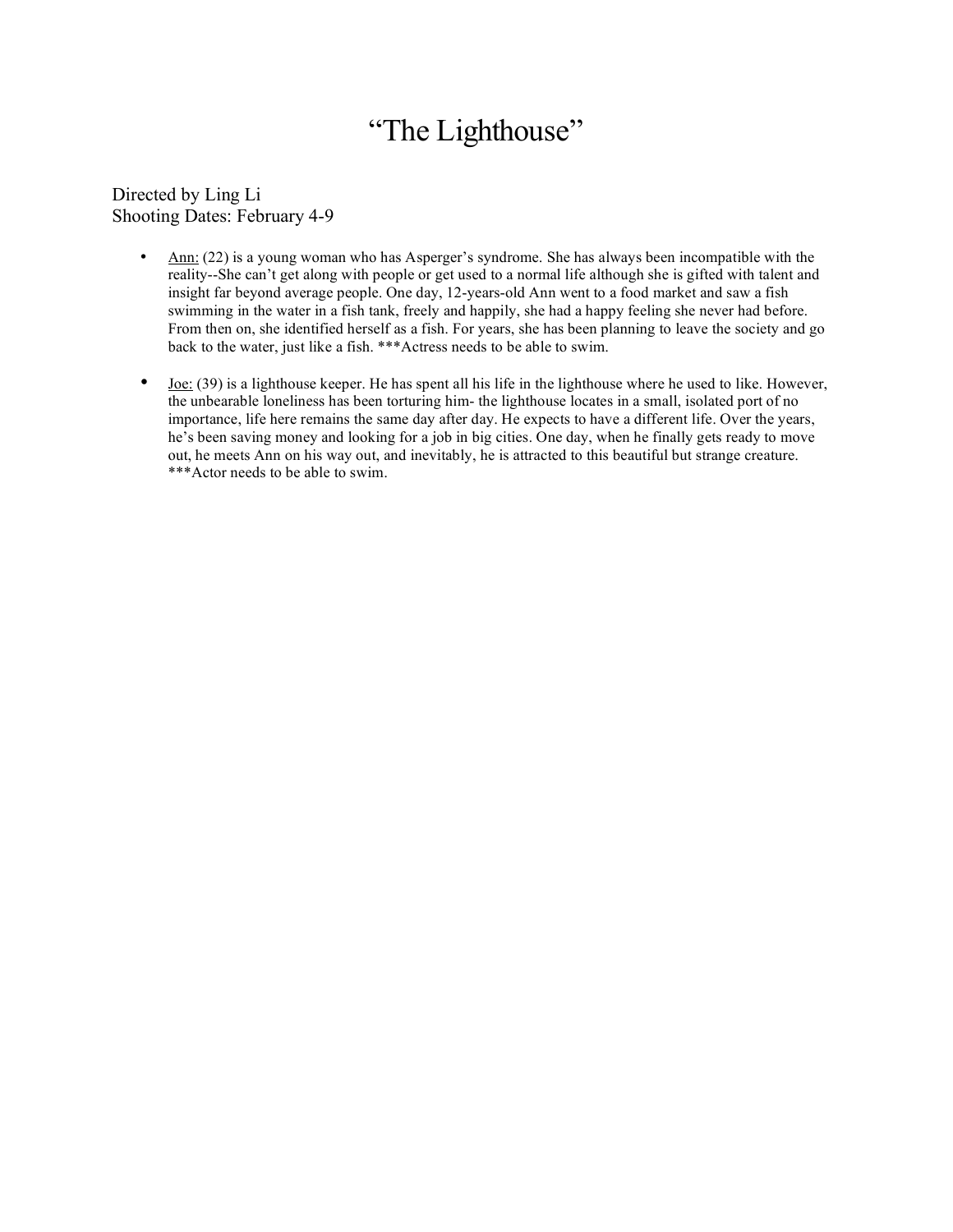# "Thy Will Be Done"

Directed by Justin Vaughan Shooting Dates: Jan 15-20

- Marcus: Male 25-mid 30's, the male antagonist of his twin sister Alexis(the popular one). Scholarly and a master of elite disciplines, Marcus finds comfort in all things logical and intelligent. He's a spoil cynical man who will do whatever it takes to prevent his sister from inheriting their father's wealth.
- Alexis: Female 25-mid 30's, female antagonist of her twin brother Marcus (the smart one). She's the true definition of a social celebutant; the epitome of wealth, power and fame. A spoil, cynical woman who will do whatever it takes to prevent her brother from inheriting their father's wealth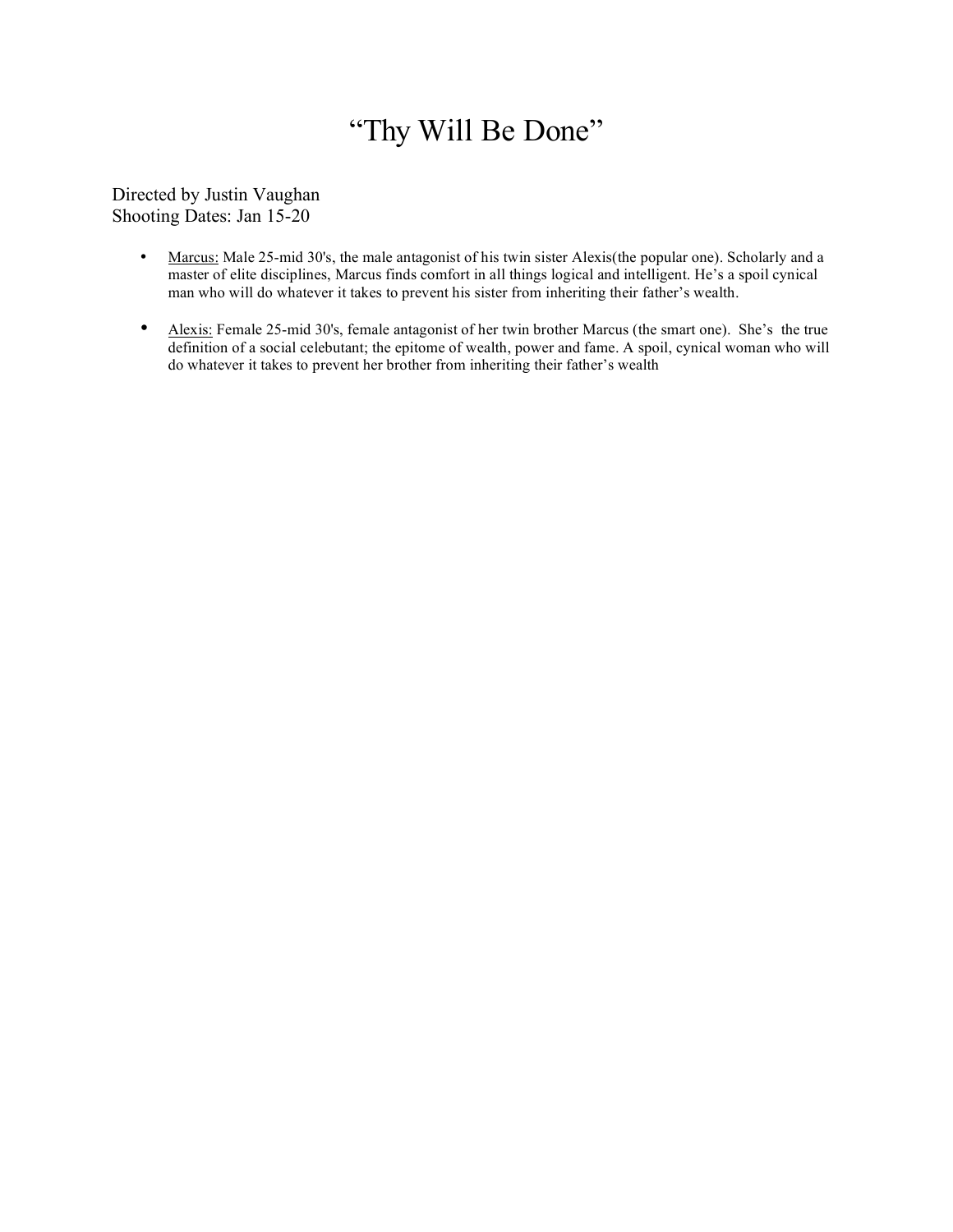#### "The Quartering Act"

Directed by Stephen Bell Shooting Dates: February 20-25

- Colette FEMALE, (40-55) a widow living in the Occupied French countryside during World War II. A worn beauty, Colette constantly struggles to suppress a festering rage over the loss of her son and homeland to the hands of the German invaders. Clinging to the past, she treats her house like a museum, keeping everything in place and trying to separate herself from the conflict beyond her home. However, when the grief become too much to bear, Colette often overcooks, an act reminding her of the domestic life she has lost and the only available outlet for the anger inside her. NOTE: French heritage and fluency in the French language helpful but not required.
- Wermer MALE, (28-33) a former pilot and officer in the German Wehrmacht, Wermer is a leading man and one-time career-soldier that has lost favor with the war and the direction his superiors have taken. A pragmatist, Wermer acknowledges his army's eventual defeat and has decided to join Muller and Thomas in desertion. Clinging to the glory of the old guard and the honor of "civilized" combat, Wermer is frustrated by the disdainful assumptions made about his character by non-German civilians, people that could never really understand the truth of combat. NOTE: Role requires fluency in both ENGLISH and GERMAN. German heritage and German as 1<sup>st</sup> language helpful, but not required.
- Thomas MALE (18-23) a skinny, baby-faced private of the German Wehrmacht, Thomas was quickly introduced to the horrors of combat and found himself incapable of measuring up. Inexperienced and afraid, Thomas looks up to his hardened comrade Wermer, but simultaneously envies him for his ability to be a real soldier, something Thomas never was. Thomas' fear has since instilled in him a constant paranoia, making him suspicious, unpredictable and, at times, dangerous. NOTE: Role requires fluency in both ENGLISH and GERMAN. German heritage and German as 1<sup>st</sup> language helpful, but not required.
- Muller MALE (35-40) a squat, brutish man, Muller is a long-time veteran of the German Wehrmacht. Unlike his comrades, he speaks very little English and despises combat - he has never even fired his weapon. An opportunist, he cares very little for the global conflict and desires only a life of luxury -- an endless vacation. NOTE: Role requires fluency in both ENGLISH and GERMAN. German heritage and German as 1<sup>st</sup> language helpful, but not required.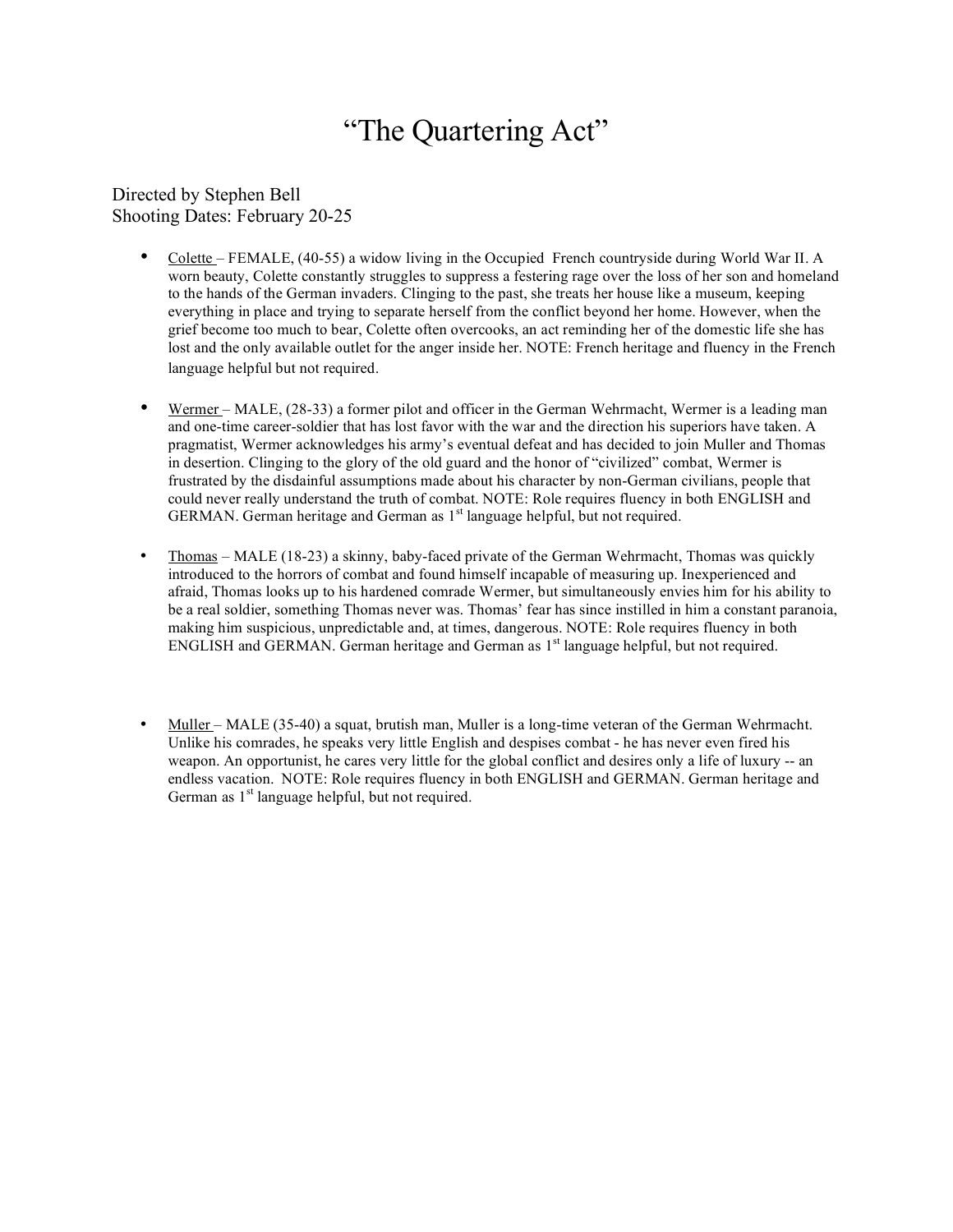# "The Match"

Directed by Alex Lau Shooting Dates: March 20-27

- Winston Suffrage: Male (mid 20's to early 30's) a young man who has always had bad luck with women. His parents have tried to set him up with girls who defy social norms, but he has never connected with any of them. Now, he has finally found love with Harriet, but he doesn't know that she is really a transvestite hooker.
- Harriet Parker Brown: Female/male (mid 20's to early 30's) a British hooker who falls in love with a client (Winston) who does not know she is a hooker. She is a really strong woman with self identity issues, including the small issue that she is actually a man.
- Mother: Female (50's or 60's) a neurotic alcoholic, but also a loving parent. She's a bit insecure of herself, so she is always trying to prove how unique and exciting she is. Despite her problems, she is always looking for the perfect girl to marry her son.
- Father: Male (50's or 60's) an easy going man who is trying to reconnect with his British roots. He tends to go with the flow a little more than his wife, but like her, he is always looking for the perfect girl to meet his son.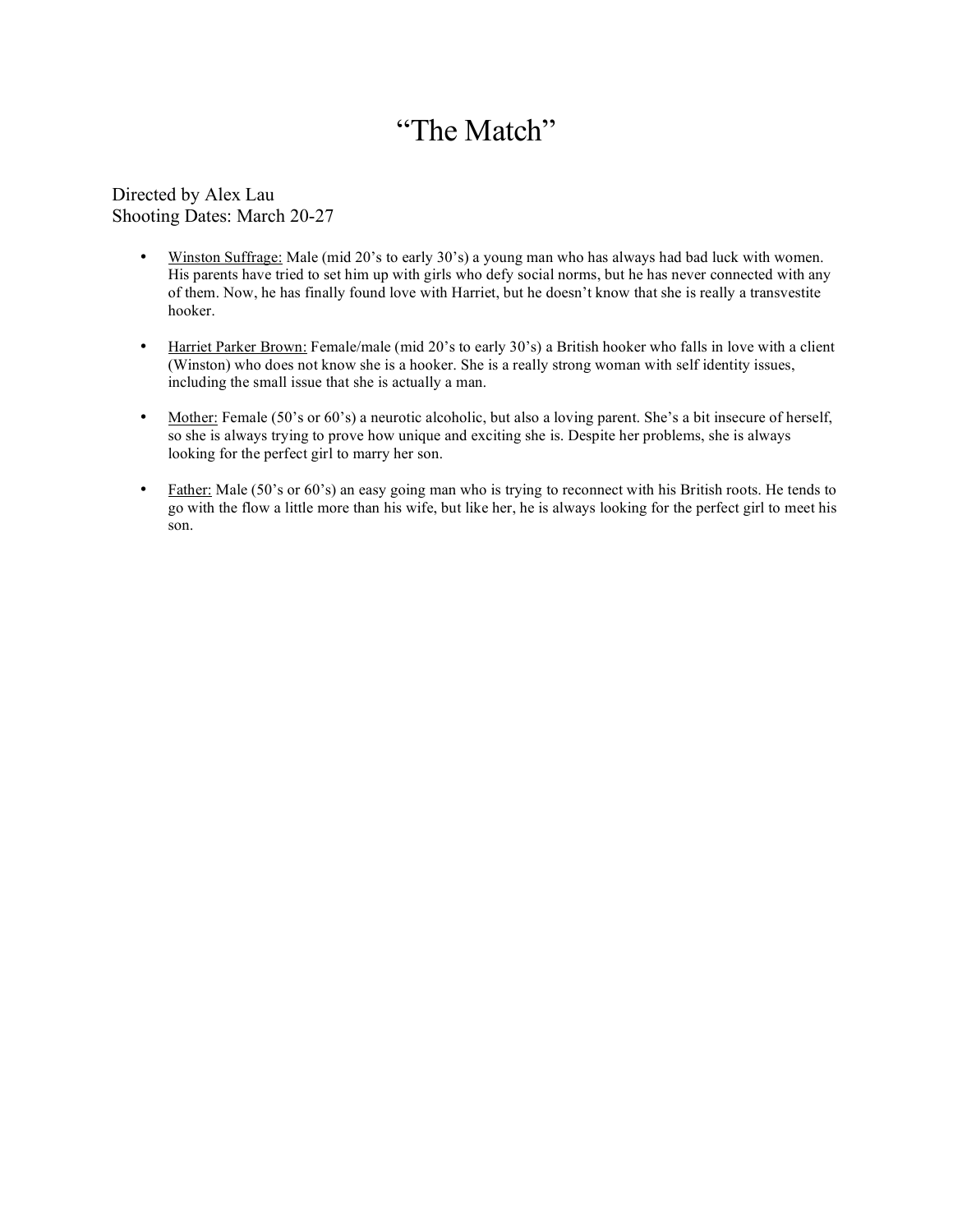# "Mr. Anonymous"

Directed by Ade Bajere Shooting Dates: March 3-8

> • Robert Johnson: (33) a solitary and soft spoken, high-class business professional. He is prosecuting attorney at a major law firm, yet he has been grieving for the last two months about the kidnapping of his daughter.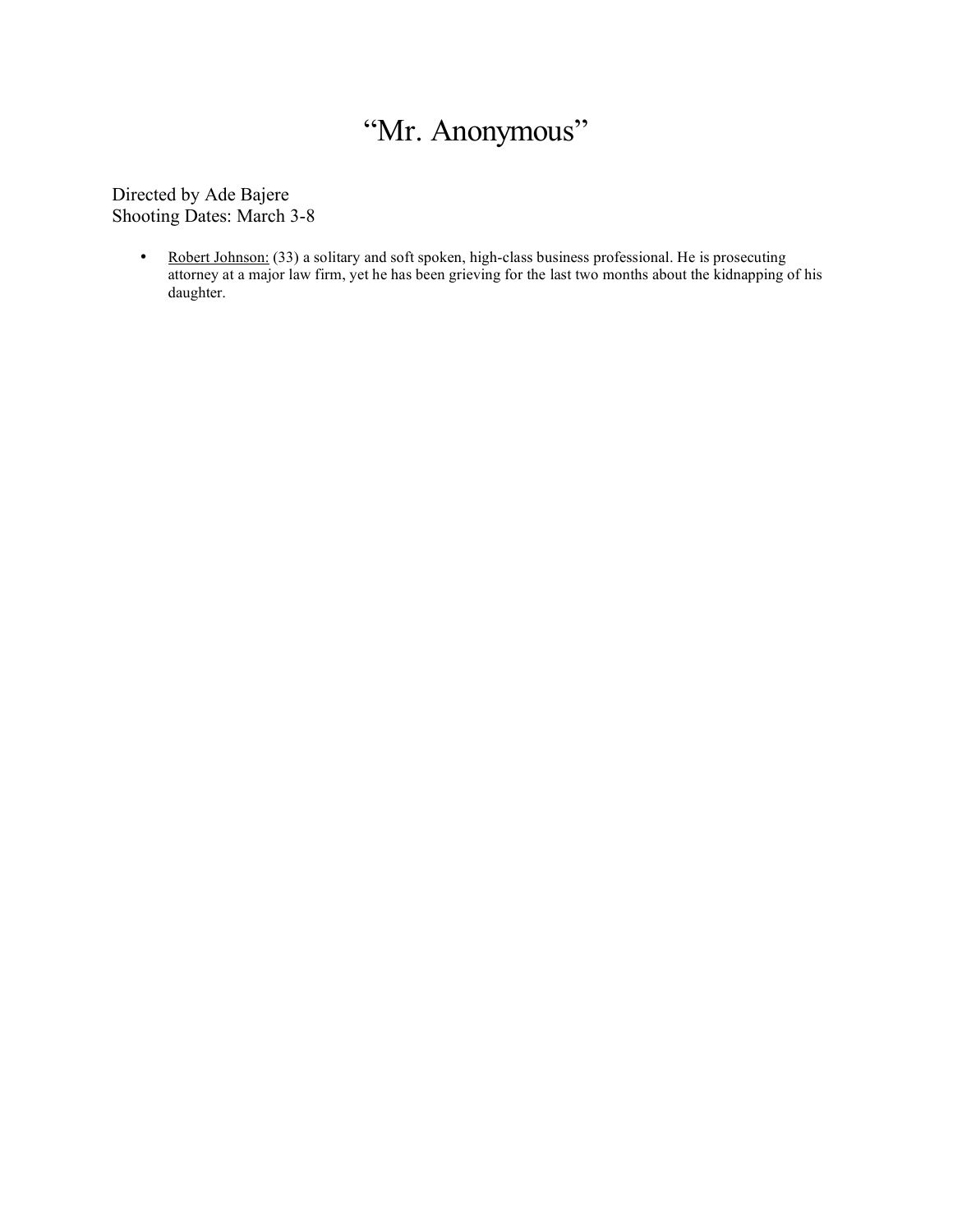# "Cestode Diet"

#### Directed by Darrell Wheat Shooting Dates: March 30-April 7

- Jessie: Female (16-20) an average healthy looking cheerleader who has always played second string to the skinnier, blonder elite. She is quiet, but witty, and fed-up with the hierarchy of her peers.
- Lydia: Female (16-20) super blonde and skinny, she will stop at nothing to maintain her alpha crow status. She has even turned to steroids to in order to stay ahead of her competition.
- Troy: Male (16-20) a jock with a heart of gold. He is just as quick to comfort with his muscles as he is to score a touch down with them.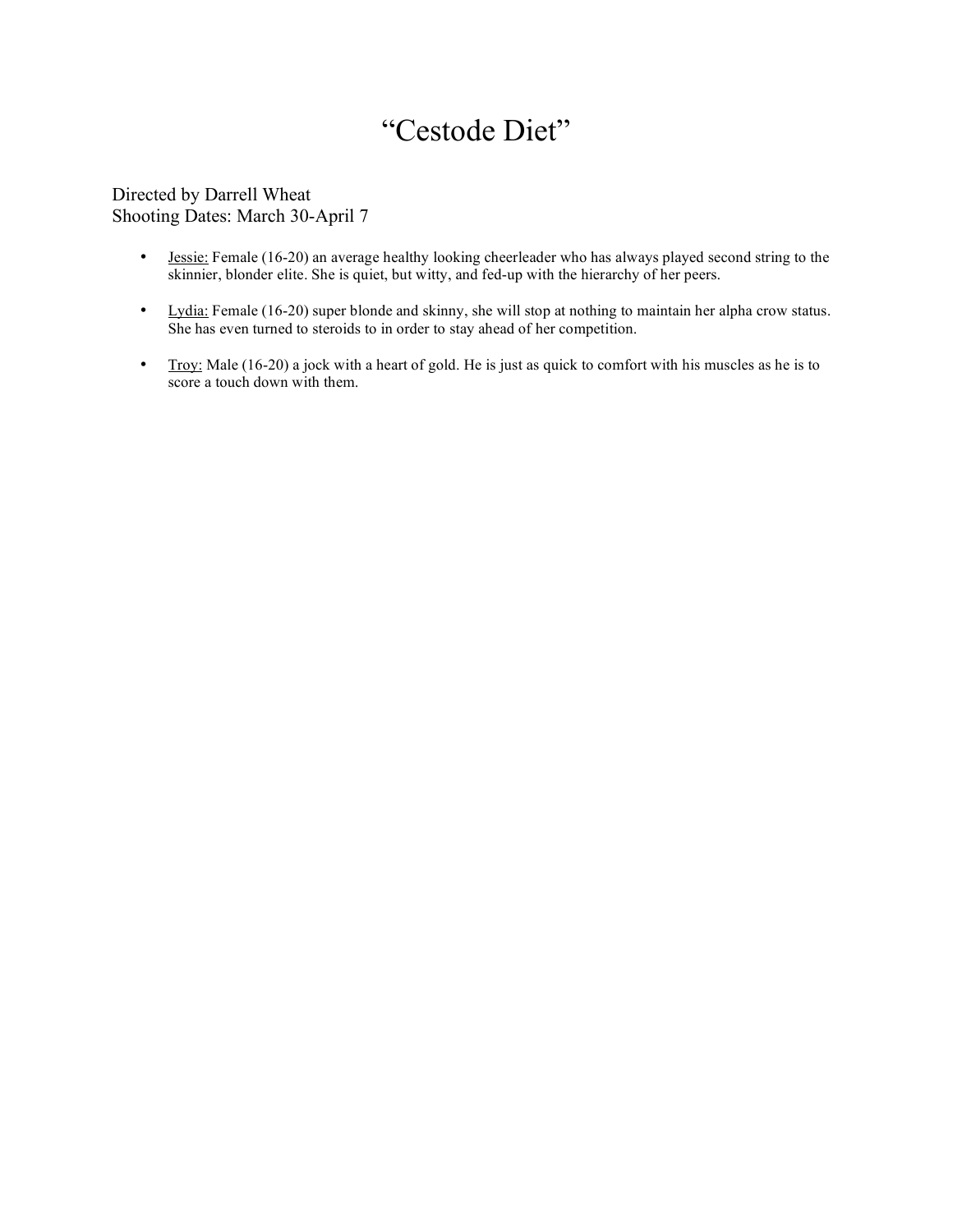# "Limpopo"

#### Directed by Anjuli Hinds Shooting Dates: March 11-18

- Elizabeth Trent: FEMALE (30's) slender with a Victorian beauty; she constantly struggles to maintain a calm poise while inside she is screaming, out of her element in a rough country she doesn't understand.
- Michael Trent: MALE (40's) rugged with hard features but gentle hands and kind eyes; his stubborn nature, wanting to live the wilderness life of his youth, constantly interferes with the need to protect the family he loves dearly.
- Cecilia Trent: FEMALE YOUTH (10-12) petite with sweet features and curious eyes; she is always polite and obedient, the little lady her mother taught her to be, but in her heart is just like her father, a wild and free explorer.
- Pokaya: FEMALE (30's) African American motherly figure; with a kind heart yet firm hand, she has the answer to any question, and is the rock of the family she has worked for the last fifteen years.
- Kibo: MALE (40's) tall and lean African American; a school-teacher, he is intelligent and quiet, maintaining always a passive exterior, while his heart burns fire for the injustices taking place throughout his beloved country.
- Mercenary Leader: MALE (30's) tall and muscular African American; stoic in stature, a fighter and soldier since his youth, his demeanor is coolly confident, unbreakable and driven in his actions.
- Reywa: MALE YOUTH (10-12) lean African American with a gentle smile and big eyes; with his youthful energy, he should be at school and playing soccer, but instead he has to hide his insecurity and fear while tagging behind a group of militant adults who are killing for reasons he does not understand.